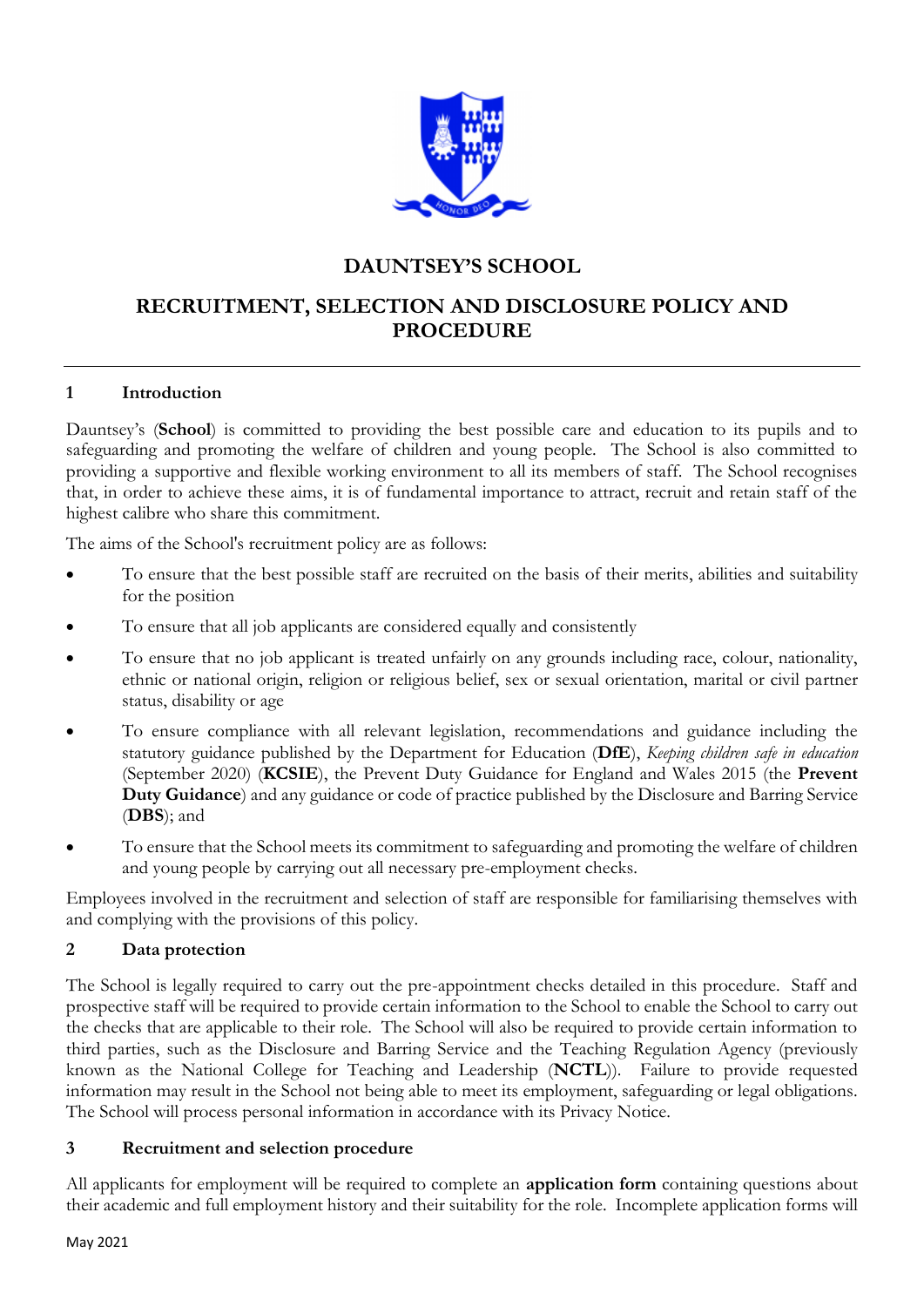be returned to the applicant where the deadline for completed application forms has not passed. Should there be any gaps in academic or employment history, a satisfactory explanation must be provided. A curriculum vitae will not be accepted in place of the completed application form.

Applicants will receive a job description and person specification (where applicable) for the role applied for. Application forms, job descriptions, person specifications (where applicable) and the School's safeguarding and child protection policy are available to download from the School's website.

The applicant may then be invited to attend an interview at which his / her relevant skills and experience will be discussed in more detail. Candidates will be interviewed by at least two people and at least one person conducting the interview will have undertaken safer recruitment training. Candidates may also be interviewed individually by a number of colleagues. All shortlisted applicants will be tested at interview about their suitability to work with children.

Candidates with a disability who are invited to interview should inform the School of any necessary reasonable adjustments or arrangements to assist them in attending the interview.

If it is decided to make an offer of employment following the interview, any such offer will be conditional on the following:

- The agreement of a mutually acceptable start date and the signing of a contract incorporating the School's standard terms and conditions of employment
- Verification of the applicant's identity (where that has not previously been verified)
- Verification of qualifications, whether professional or otherwise, which the School takes into account in making the appointment decision, or which are referred to in the application form, whether a requirement for the role or not
- Verification of the applicant's employment history
- The receipt of two references (one of which must be sought from the applicant's most recent employer) which the School considers to be satisfactory
- For positions which involve "teaching work", information about whether the applicant has ever been referred to, or is the subject of a sanction, restriction or prohibition issued by the Teaching Regulation Agency which renders them unable or unsuitable to work at the School
- For applicants who have carried out teaching work outside the UK, information about whether the applicant has ever been referred to, or is the subject of a sanction issued by a regulator of the teaching profession in any other country which renders them unable or unsuitable to work at the School
- Where the position amounts to "regulated activity" (see section 4.3.2 below) the receipt of an enhanced disclosure from the DBS which the School considers to be satisfactory
- Where the position amounts to "regulated activity" (see section 4.3.2 below) confirmation that the applicant is not named on the Children's Barred List
- Information about whether the applicant has ever been subject to a direction under section 142 of the Education Act 2002 which renders them unable or unsuitable to work at the School
- For management positions, information about whether the applicant has ever been referred to the Department for Education, or is the subject of a direction under section 128 of the Education and Skills Act 2008 which renders them unable or unsuitable to work at the School
- Where relevant, confirmation that the applicant is not disqualified from acting as a trustee / governor or senior manager of a charity under the Charities Act 2011 (if applicable, see section 4.6 below)
- Verification of the applicant's medical fitness for the role (see section 4.7 below)
- Verification of the applicant's right to work in the UK;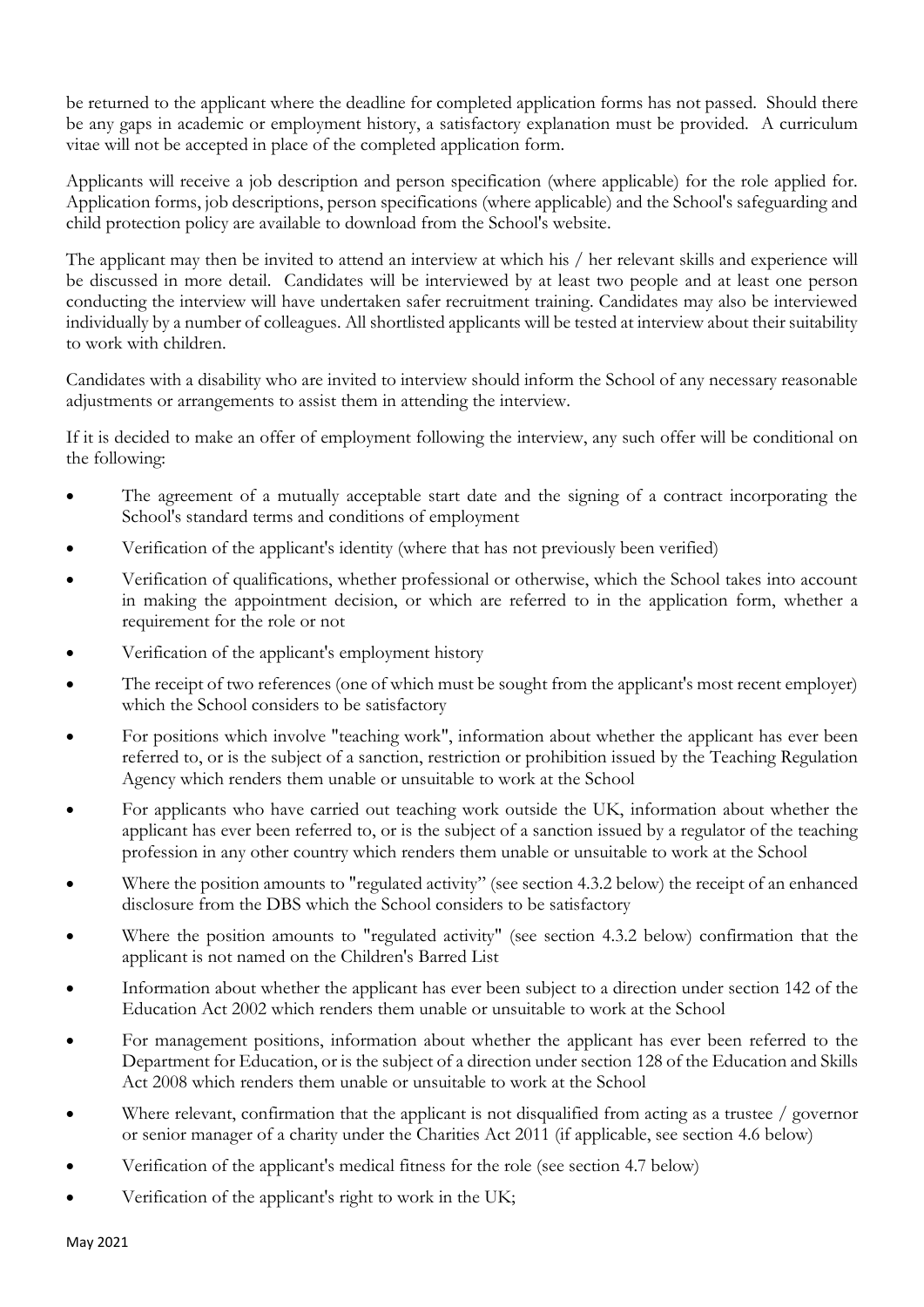- Completion of the School's Safeguarding training within a reasonable time period of commencing work at the School.
- Completion of the School's Prevent training relevant to their role within a reasonable time period of commencing work at the School; and
- Any further checks which the School decides are necessary as a result of the applicant having lived or worked outside of the UK which may include an overseas criminal records check, certificate of good conduct or professional references.

# **4 Pre-employment checks**

In accordance with the recommendations set out in KCSIE, DUCA and the requirements of the Education (Independent School Standards) Regulations 2014 and the *Boarding Schools: National Minimum Standards,* the School carries out a number of pre-employment checks in respect of all prospective employees.

In addition to the checks set out below, the School reserves the right to obtain such formal or informal background information about an applicant as is reasonable in the circumstances to determine whether they are suitable to work at the School. This may include internet and social media searches.

In fulfilling its obligations the School does not discriminate on the grounds of race, colour, nationality, ethnic or national origin, religion or religious belief, sex or sexual orientation, marital or civil partner status, disability or age.

# **4.1 Verification of identity, address and qualifications**

All applicants who are invited to an interview will be required to bring with them evidence of identity, right to work in the UK, address and qualifications as set out below and in the list of valid identity documents at Appendix 1 (these requirements comply with DBS identity checking guidelines):

- One document from Group 1; and
- Two further documents from either of Group 1, Group 2a or Group 2b, one of which must verify the applicant's current address; and
- Original documents confirming any educational and professional qualifications referred to in their application form.

Where an applicant claims to have changed their name by deed poll or any other means (e.g. marriage, adoption, statutory declaration) they will be required to provide documentary evidence of the change.

The School asks for the date of birth of all applicants to assist with the vetting of the applicants. Proof of date of birth is necessary so that the School may verify the identity of, and check for any unexplained discrepancies in the employment and education history of all applicants. The School does not discriminate on the grounds of age.

The School asks for this information at interview to ensure that the person attending interview is who they claim to be, to ensure that they are permitted to work for the School if appointed and that they hold the qualifications that have been requested (if any).

# **4.2 References**

All offers of employment will be subject to the receipt of a minimum of two references which are considered satisfactory by the School. One of the references must be sought from the applicant's current or most recent employer. If the current / most recent employment does / did not involve work with children, then the second reference should be from the employer with whom the applicant most recently worked with children. References ideally should be from a senior person with appropriate authority (in a position to be aware of issues) not usually just a colleague. Neither referee should be a relative or someone known to the applicant solely as a friend.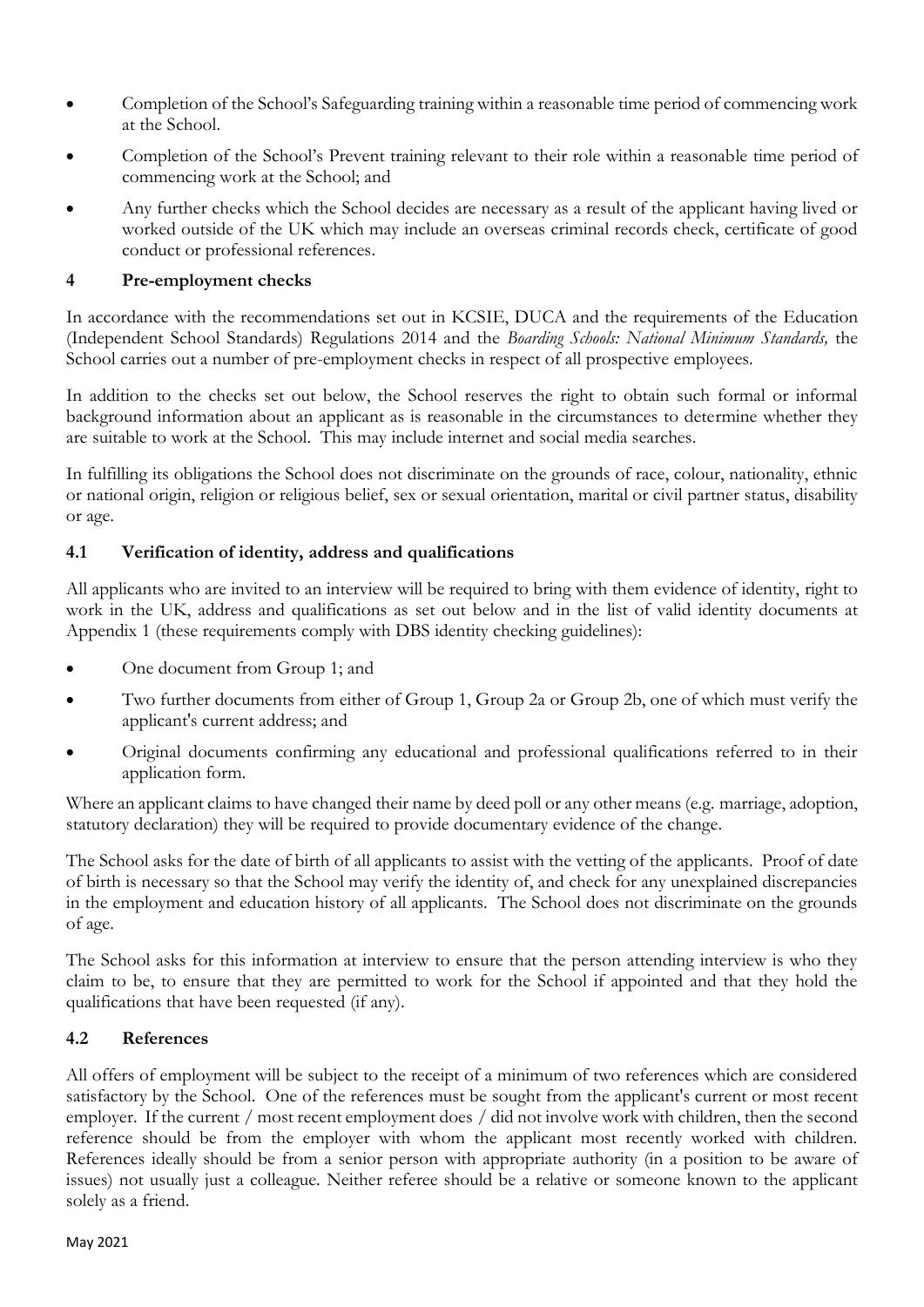All referees will be asked whether they believe the applicant is suitable for the job for which they have applied and whether they have any reason to believe that the applicant is unsuitable to work with children. Referees will also be asked to confirm that the applicant has not been radicalised so that they do not support terrorism or any form of "extremism" (see the definition of "extremism" at section 7 below). All referees will be sent a copy of the job description and person specification (where applicable) for the role for which the applicant has applied. If the referee is a current or previous employer, they will also be asked to confirm the following:

- The applicant's dates of employment, salary, job title / duties, reason for leaving, performance, sickness\* and disciplinary record
- Whether the applicant has ever been the subject of disciplinary procedures involving issues related to the safety and welfare of children (including any in which the disciplinary sanction has expired), except where the issues were deemed to have resulted from allegations which were found to be false, unsubstantiated or malicious
- Whether any allegations or concerns have been raised about the applicant that relate to the safety and welfare of children or young people or behaviour towards children or young people, except where the allegation or concerns were found to be false, unsubstantiated or malicious
- Whether the applicant could be considered to be involved in "extremism" (see the definition of "extremism" at section 7 below).

*(\*questions about health or sickness records will only be included in reference requests sent out after the offer of employment has been made.)*

The School will only accept references obtained directly from the referee and it will not rely on references or testimonials provided by the applicant or on open references or testimonials.

The School will compare all references with any information given on the application form. Any discrepancies or inconsistencies in the information will be taken up with the applicant and the relevant referee before any appointment is confirmed.

A reference will be reviewed upon receipt. Any discrepancies identified between the reference and the application form and/or the interview assessment form will be considered by the School. The applicant may be asked to provide further information or clarification before an appointment can be confirmed.

If factual references are received i.e. those which contain limited information such as job title and dates of employment, this will not necessarily disadvantage an applicant although additional references may be sought before an appointment can be confirmed.

The school will verify that electronic references originate from a legitimate source. This will normally be done through verbal confirmation with the referee.

References may be taken up on all internal candidates as part of the application process but can be provided by colleagues as the School will be the most recent employer.

# **4.3 Criminal records checks**

Prior to 29 May 2013 an enhanced disclosure contained details of all convictions on record (including those which are defined as "spent" under the Rehabilitation of Offenders Act 1974) together with details of any cautions, reprimands or warnings held on the Police National Computer. It could also contain non-conviction information from local police records which a chief police officer considered relevant to the role applied for at the School.

# **4.3.1 DBS filtering rules**

With effect from 29 May 2013 the DBS commenced the filtering and removal of certain specified information relating to old and minor criminal offences from all criminal records disclosures. The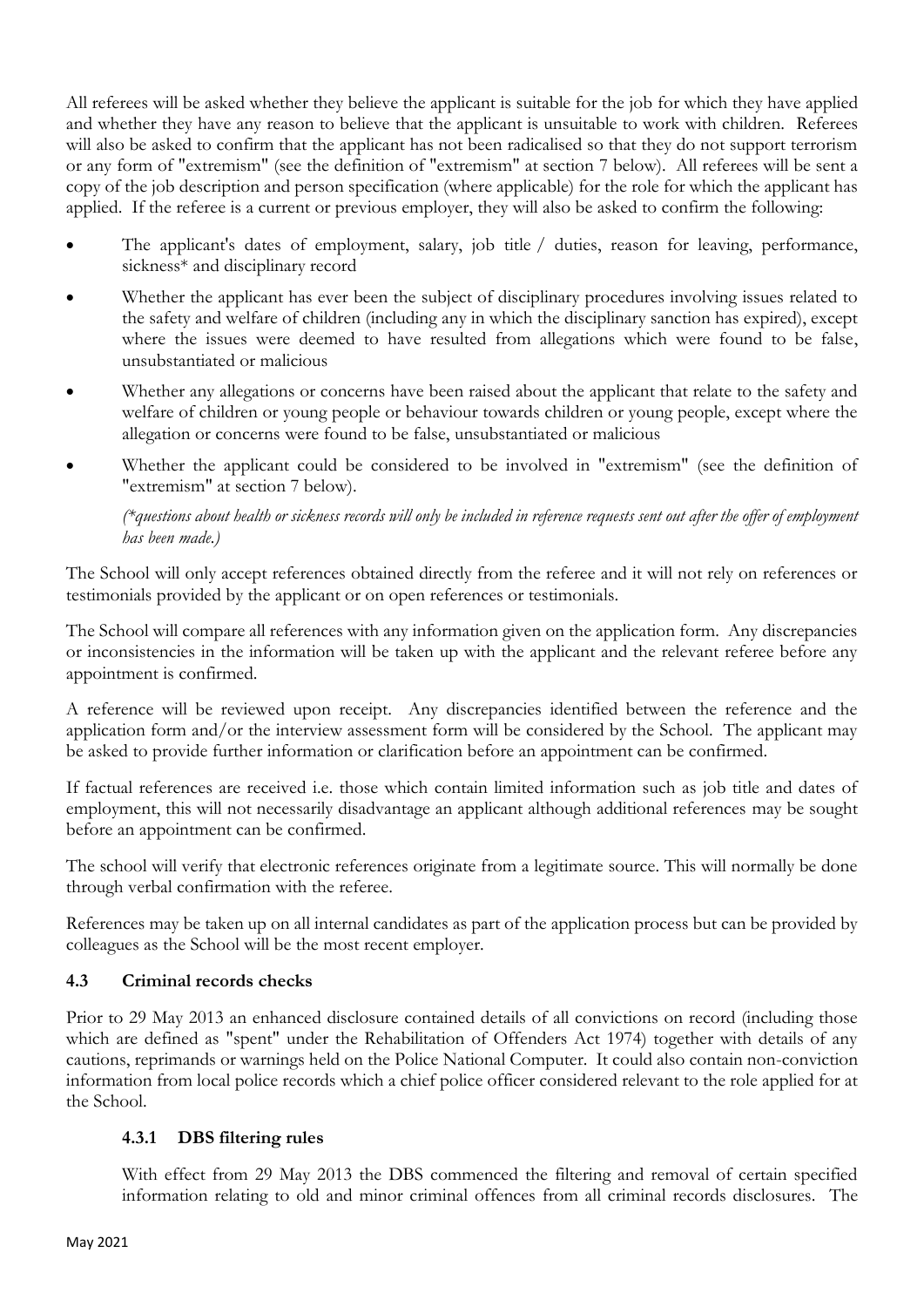filtering rules developed by the DBS and the Home Office designate certain spent convictions and cautions as "protected". "Protected" convictions and cautions are not included in a DBS certificate and job applicants are not required to disclose them during the recruitment process. It is unlawful for an employer to take into account a conviction or caution that should not have been disclosed. If a protected conviction or caution is inadvertently disclosed to the School during the recruitment process it must be disregarded when making a recruitment decision.

A conviction will always be disclosable if it was imposed for a "specified offence" committed at any age. A caution issued for a "specified offence" committed over the age of 18 will always be disclosable. However, a caution issued for a "specified offence" committed under the age of 18 is never disclosable. "Specified offences" are usually of a serious violent or sexual nature, or are relevant for safeguarding children and vulnerable adults. The list of "specified offences" can be found at:

https://www.gov.uk/government/publications/dbs-list-of-offences-that-will-never-be-filtered-froma-criminal-record-check

The filtering rules have recently been updated and work as follows:

# **For those aged 18 or over at the time of an offence**

A spent criminal conviction for an offence committed in the United Kingdom when a person was over the age of 18 will not be disclosed in a DBS certificate (and does not have to be disclosed by the job applicant) if:

- (a) eleven years have elapsed since the date of the conviction;
- (b) it did not result in a custodial sentence; and
- (c) it was not imposed for a "specified offence".

A spent caution for an offence committed when a person was over the age of 18 will not be disclosed in a DBS certificate (and does not have to be disclosed by a job applicant) if:

- (a) six years have elapsed since the date it was issued; and
- (b) it was not issued for a "specified offence".

#### **For those aged under 18 at the time of an offence**

A spent conviction for an offence committed when a person was under the age of 18 will not be disclosed in a DBS certificate (and does not have to be disclosed by a job applicant) if:

- (a) five and a half years have elapsed since the date of the conviction;
- (b) it did not result in a custodial sentence; and
- (c) it was not imposed for a "specified offence".

A caution issued for an offence committed when a person was under the age of 18 will never be disclosed in a DBS certificate (and does not have to be disclosed by a job applicant).

#### **4.3.2 Regulated activity**

The School applies for an enhanced disclosure from the DBS and a check of the Children's Barred List (now known as an Enhanced Check for Regulated Activity) in respect of all positions at the School which amount to regulated activity as defined in the Safeguarding Vulnerable Groups Act 2006 (as amended). The purpose of carrying out an Enhanced Check for Regulated Activity is to identify whether an applicant is barred from working with children by inclusion on the Children's Barred List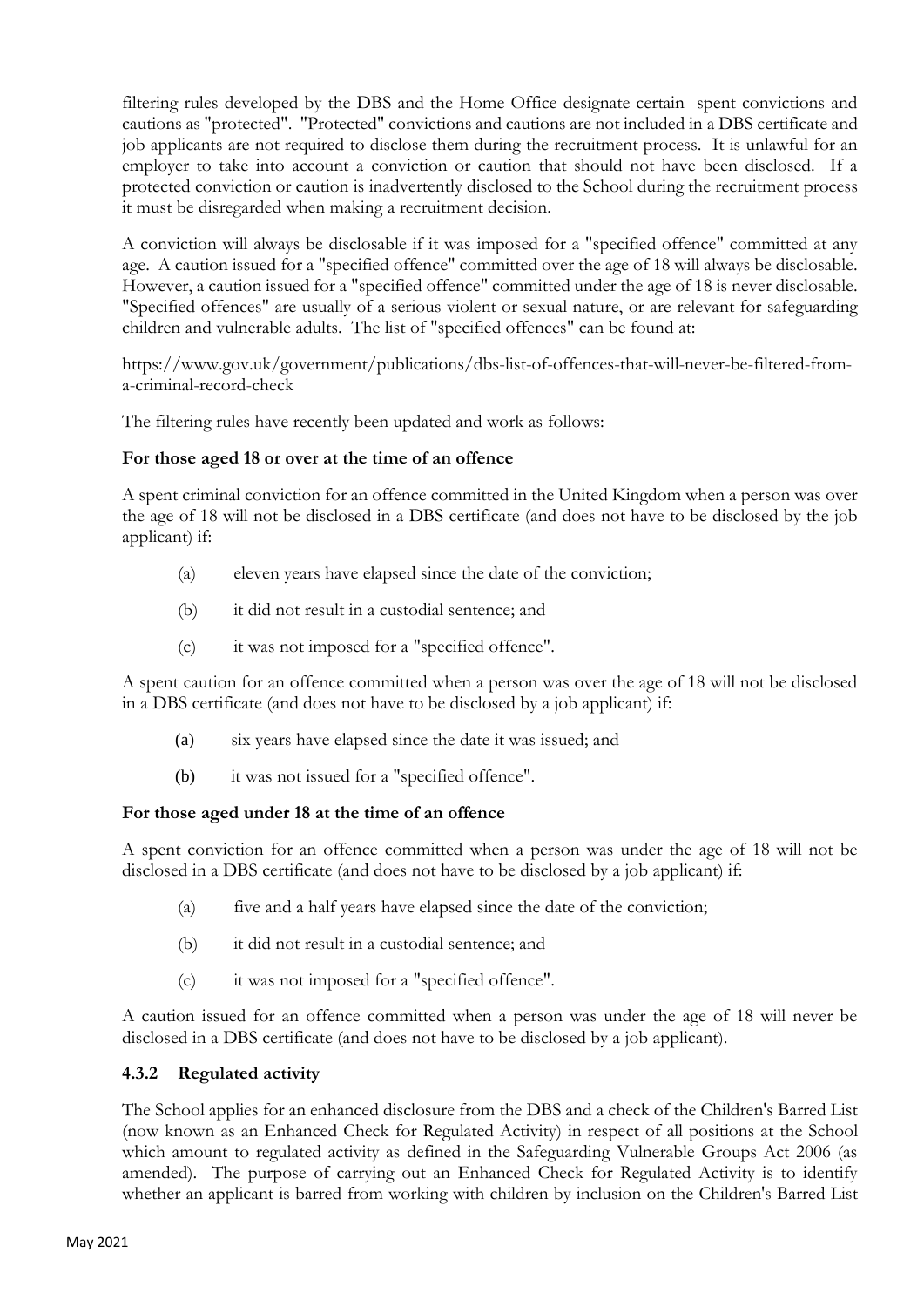and to obtain other relevant suitability information. Any position undertaken at, or on behalf of the School will amount to "regulated activity" if it is carried out:

- (a) frequently, meaning once a week or more; or
- (b) overnight, meaning between 2.00 am and 6.00 am; or
- (c) satisfies the "period condition", meaning four times or more in a 30 day period; and
- (d) provides the opportunity for contact with children;

Roles which are carried out on an unpaid / voluntary basis will only amount to regulated activity if, in addition to the above, they are carried out on an unsupervised basis.

It is for the School to decide whether a role amounts to regulated activity taking into account all the relevant circumstances. However, nearly all posts at the School amount to regulated activity. Limited exceptions could include an administrative post undertaken on a temporary basis in the School office outside of term time or voluntary posts which are supervised.

# **4.3.3 The DBS disclosure certificate**

The DBS issues the DBS disclosure certificate to the subject of the check only, rather than to the School. It is a condition of employment with the School that the **original** disclosure certificate is provided to the School within two weeks of it being received by the applicant. Original certificates should not be sent by post. A convenient time and date for bringing the certificate into the School should be arranged with the HR Department as soon as it has been received. Applicants who are unable to attend at the School to provide the certificate are required to send in the original certificate by recorded delivery within one week of the original disclosure certificate being received. Original certificates must be sent to the HR Department. Employment will remain conditional upon the original certificate being provided and it being considered satisfactory by the School. If the candidate is unable to provide the original certificate their employment with the School may not be able to proceed, or continue, if they have already commenced work.

# **4.3.4 Starting work pending receipt of the DBS disclosure**

If there is a delay in receiving a DBS disclosure the Head Master (academic staff) or the Bursar (nonacademic staff) has discretion to allow an individual to begin work pending receipt of the disclosure certificate. This will only be allowed if all other checks, including a clear check of the Children's Barred List (where the position amounts to regulated activity), have been completed and once appropriate supervision has been put in place. A risk assessment will be completed on each occasion.

#### **4.3.5 Applicants with periods of overseas residence**

DBS checks will still be requested for applicants with recent periods of overseas residence and those with little or no previous UK residence. The School will take into account the "DBS unusual addresses guide" in such circumstances.

For applicants who are living overseas, or who have lived overseas previously, obtaining a DBS certificate may be insufficient to establish their suitability to work at the School. In such cases the applicant will be required to provide additional information about their suitability from the country (or countries) in which they have lived. The School's policy is to request such information from each overseas country in which the applicant has lived for a period of three months or more in the previous five years.

When requesting such information the School has regard to relevant government guidance and will therefore always require the applicant to apply for a formal check from the country in question i.e. a criminal records check (or equivalent) or a certificate of good conduct.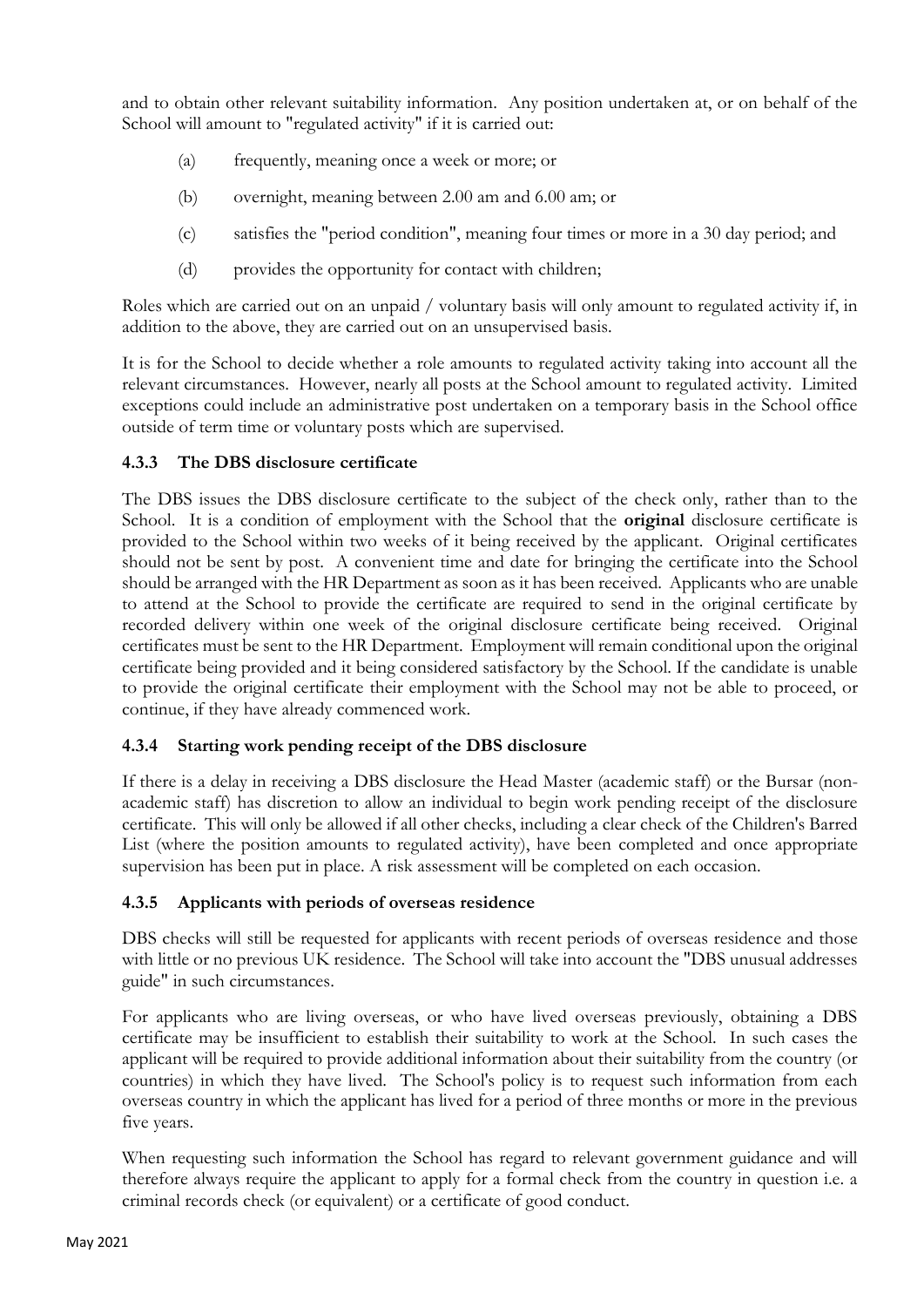The School recognises that formal checks are not available from some countries, that they can be significantly delayed or that a response may not be provided. In such circumstances the School will seek to obtain further information from the country in question, such as a reference from any employment undertaken in that country.

In addition, where an applicant has carried out teaching work outside of the UK, the School will ask the applicant to provide proof of their past conduct as a teacher by obtaining a letter of professional standing from the professional regulating authority of the teaching profession in each country in which they have worked as a teacher. The School will also ask the applicant to disclose whether they have ever been referred to, or are the subject of a sanction issued by, the regulator of the teaching profession in the countries in which they have carried out teaching work.

The School may allow an applicant to commence work pending receipt of a formal check from a particular country if it has received a reference and/or letter of professional standing from that country and considers the applicant suitable to start work. Decisions on suitability will be based on all of the information that has been obtained during the recruitment process. Unless expressly waived by the School, continued employment will remain conditional upon the School being provided with the outcome of the formal check and it being considered satisfactory.

If no information is available from a particular country the School may allow an applicant to commence work if they are considered suitable based on all of the information that has been obtained during the recruitment process.

The School will take proportionate risk based decisions on a person's suitability in these circumstances. All suitability assessments must be documented and retained on file

If the formal check is delayed and the School is not satisfied about the applicant's suitability in the absence of that information, the applicant's proposed start date may be delayed until the formal check is received.

# **4.4 Prohibition from teaching check**

The School is required to check whether staff who carry out "teaching work" are prohibited from doing so. The School uses the Teaching Regulation Agency Teacher Services system to check whether successful applicants are the subject of a prohibition, or interim prohibition order issued by a professional conduct panel on behalf of the Teaching Regulation Agency.

In addition the School asks all applicants for roles which involve "teaching work" to declare in the application form whether they have ever been referred to, or are the subject of a sanction, restriction or prohibition issued by, the Teaching Regulation Agency or other equivalent body in the UK.

It is the School's position that this information must be provided in order to fully assess the suitability of an applicant for a role which involves "teaching work". Where an applicant is not currently prohibited from teaching but has been the subject of a referral to, or hearing before, the Teaching Regulation Agency (or other equivalent body) whether or not that resulted in the imposition of a sanction, or where a sanction has lapsed or been lifted, the School will consider whether the facts of the case render the applicant unsuitable to work at the School.

The School carries out this check, and requires associated information, for roles which involve "teaching work". In doing so the School applies the definition of "teaching work" set out in the Teachers' Disciplinary (England) Regulations 2012 which states that the following activities amount to "teaching work":

- planning and preparing lessons and courses for pupils
- delivering lessons to pupils
- assessing the development, progress and attainment of pupils; and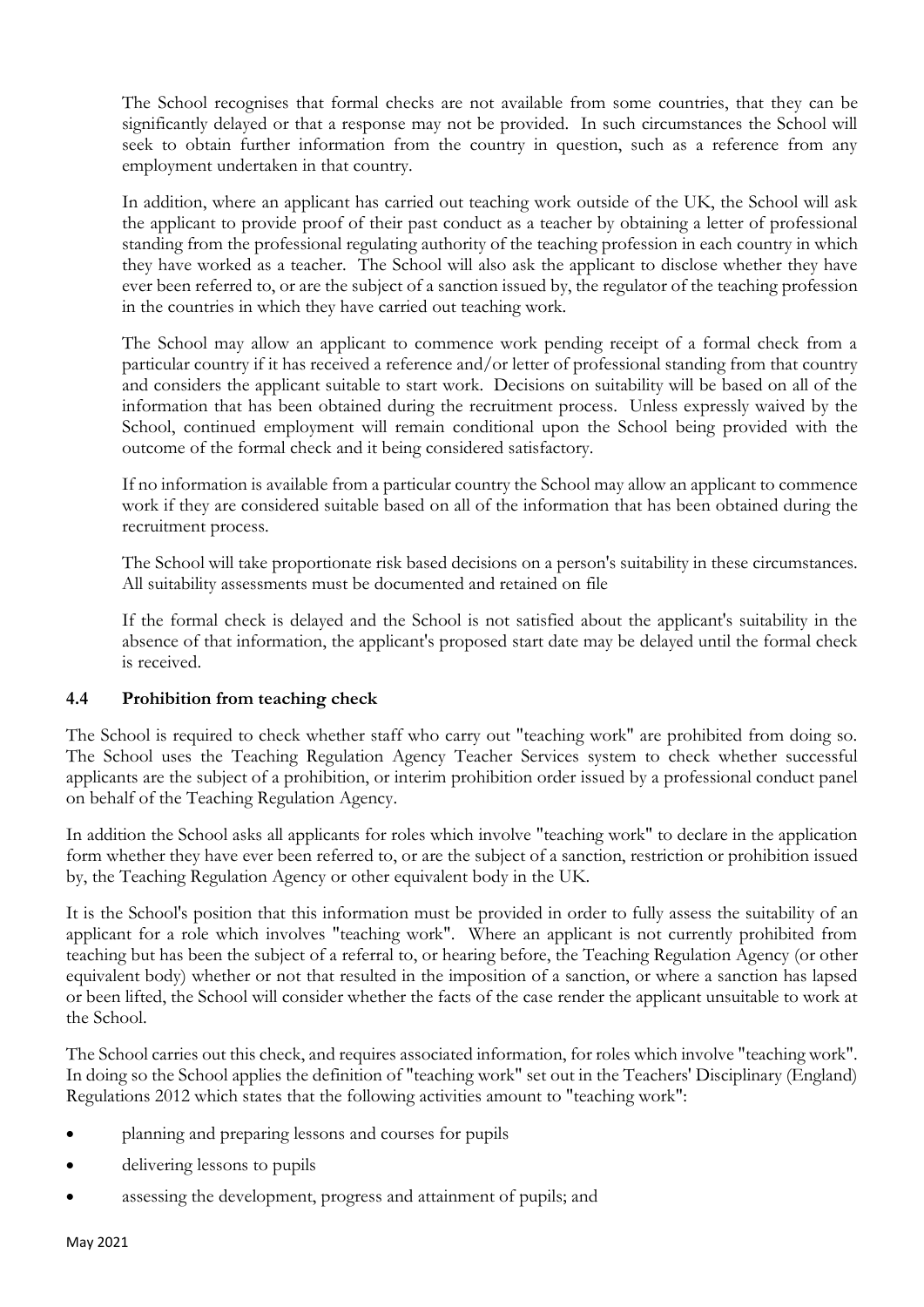• reporting on the development, progress and attainment of pupils.

The above activities do not amount to "teaching work" if they are supervised by a qualified teacher or other person nominated by the Head. If in any doubt or if the applicant has taught previously, or may teach in future, the check will be undertaken, including for sports coaches.

# **4.5 Prohibition from management check**

The School is required to check whether any applicant for a management position is subject to a direction under section 128 of the Education and Skills Act 2008 which prohibits, disqualifies or restricts them from being involved in the management of an independent school (a **section 128 direction**).

The School will carry out checks for such directions when appointing applicants into management positions from both outside the School and by internal promotion.

This check applies to appointments to the following positions made on or after 12 August 2015:

- Head
- Teaching posts on the senior leadership team
- Teaching posts which carry a departmental head role;
- Support staff posts on the senior leadership team; and
- The School will assess on a case by case basis whether the check should be carried out when appointments are made to teaching and support roles which carry additional responsibilities.

It also applies to appointments to the governing body.

The relevant information is contained in the enhanced DBS disclosure certificate (which the School obtains for all posts at the School that amount to "regulated activity"). It can also be obtained through the Teaching Regulation Agency Teacher Services system. The School will use either, or both, methods to obtain this information.

In addition the School asks all applicants for management roles to declare in the application form whether they have ever been the subject of a referral to the Department for Education, or are subject to a section 128 direction or any other sanction which prohibits, disqualifies or restricts them from being involved in the management of an independent school.

It is the School's position that in order to fully assess the suitability of an applicant for a management role it must be provided with the above information. Where an applicant is not currently prohibited from management but has been the subject of a referral to, or hearing before, the Department for Education or other appropriate body whether that resulted in the imposition of a section 128 direction or other sanction, or where a section 128 direction or other sanction has lapsed or been lifted, the School will consider whether the facts of the case render the applicant unsuitable to work at the School.

#### **4.6 Disqualification from acting as a charity trustee or senior manager**

#### **4.6.1 Background**

Under the Charities Act 2011 it is a criminal offence for a person to act as a trustee or senior manager of a charity when disqualified from doing so. The Charities Act 2011 sets out the grounds on which a person can be disqualified from acting as a trustee or senior manager. These include various spent and unspent criminal offences and other sanctions.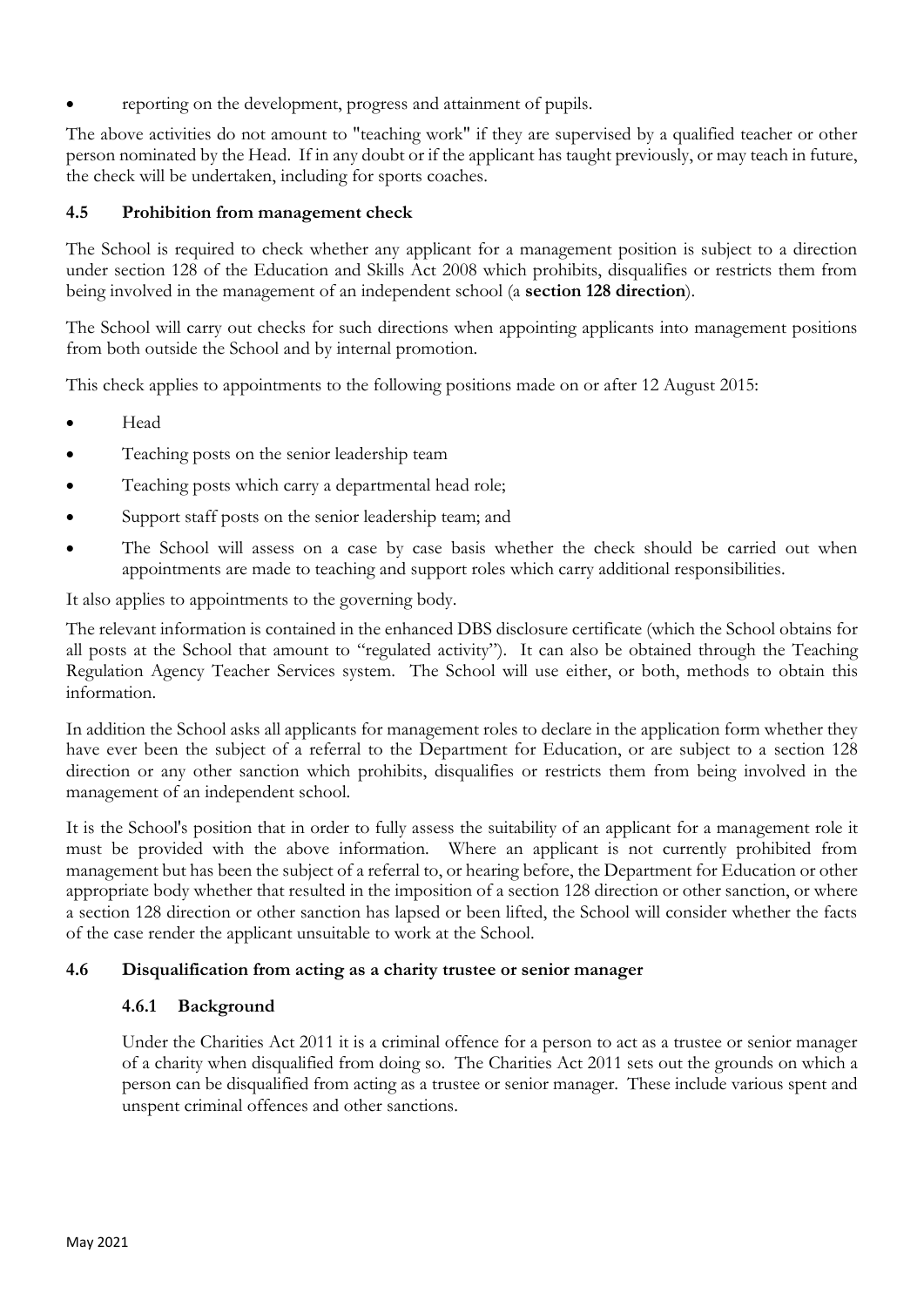# **4.6.2 Who is covered**

A person is considered to be a charity trustee if they are one of the people who have general control and management of the administration of the charity. In an independent school the trustees will typically be the governors of the school.

Senior managers include those employees who report directly to the charity trustees or have responsibility for the overall management and control of the charity's finances. At the School the disqualification rules will be applicable to all governors, the Head / Principal, Bursar and potentially other senior staff who report directly to the governors.

# **4.6.3 Self-declaration**

All those who are covered by the disqualification rules are required to complete a self-declaration form to confirm whether, to the best of their knowledge, they are subject to any of the disqualification criteria.

A failure to disclose relevant information, or the provision of false information, which subsequently comes to the School's attention may result in the termination of an appointment as a governor or senior manager or the withdrawal of an offer of employment and may also amount to a criminal offence.

All those who are required to complete a self-declaration form are also under an ongoing duty to inform the School if there is a change in their circumstances that results or may result in them becoming disqualified from acting as a governor or senior manager.

# **4.6.4 Checks by the School**

To ensure that it has accurate and up to date information the School will also check the following registers in respect of each governor and senior manager who is already in post or is appointed in future:

- (a) The Insolvency Register;
- (b) The register of disqualified directors maintained by Companies House; and
- (c) The register of persons who have been removed as a charity trustee.

#### **4.6.5 Waiver**

A person who discloses that one or more of the disqualification criteria is applicable to them may apply to the Charity Commission for a waiver of the disqualification.

The School may at its absolute discretion withdraw an offer of employment for a senior manager or cease or terminate an appointment to the governing body if a waiver application becomes necessary or is rejected by the Charity Commission. The School is under no obligation to await the outcome of a Charity Commission waiver application before taking such action.

#### **4.7 Medical fitness**

The School is legally required to verify the medical fitness of anyone to be appointed to a post at the School, after an offer of employment has been made but before the appointment can be confirmed.

It is the School's practice that all applicants to whom an offer of employment is made must complete a Health Questionnaire. This information will be reviewed against the Job Description and the Person Specification (where applicable) for the particular role, together with details of any other physical or mental requirements of the role i.e. proposed timetable, extra- curricular activities, layout of the School etc. Where appropriate, the School will consider reasonable adjustments in consultation with the applicant. The School may also seek a further medical opinion from a specialist or request that the applicant undertakes a full medical assessment.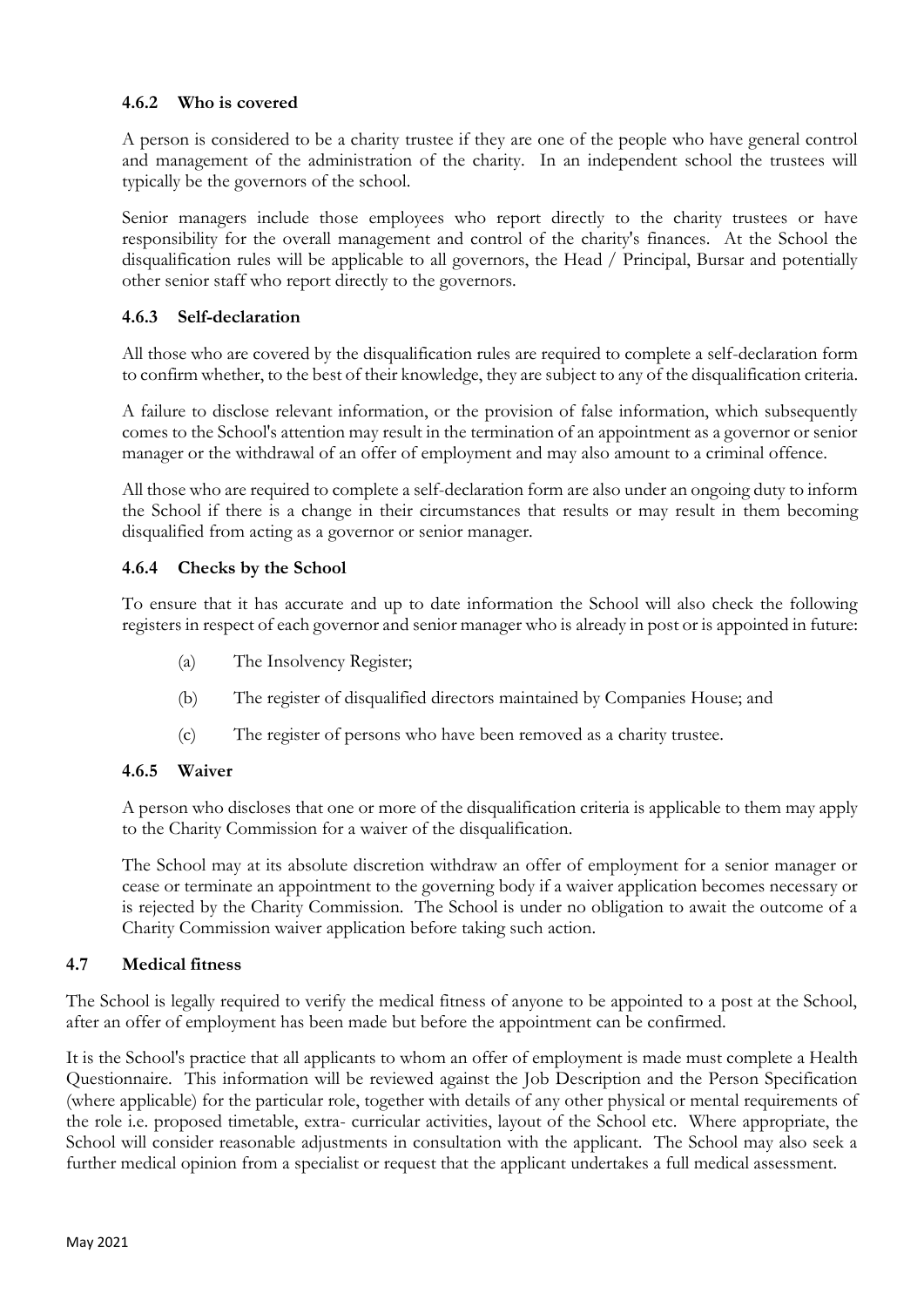The School is aware of its duties under the Equality Act 2010. No job offer will be withdrawn without first consulting with the applicant, obtaining medical evidence, considering reasonable adjustments and suitable alternative employment.

# **5 Contractors and agency staff**

The School must complete the same checks for contractors and their employees undertaking regulated activity at the School as it does for its own employees. The School requires written confirmation from the contractor that it has completed these checks on all of those individuals whom it intends will work at the School before any such individual can commence work at the School.

Agencies who supply staff to the School must also complete the pre-employment checks which the School would otherwise complete for its staff. Again, the School requires confirmation that these checks have been completed before an individual can commence work at the School.

The School will independently verify the identity of individuals supplied by contractors or an agency in accordance with section 4.1 above and requires the provision of the DBS disclosure certificate before those individuals can commence work at the School.

# **6 Volunteers**

The School will request an enhanced DBS disclosure and Children's Barred List information on all volunteers undertaking regulated activity with pupils at or on behalf of the School (the definition of regulated activity set out in section 4.3.2 above will be applied to all volunteers).

The School will request an enhanced DBS disclosure without Children's Barred List information on all volunteers who do not undertake regulated activity. This is likely to be because their volunteering duties are subject to regular, day to day supervision by a fully checked member of staff or by a volunteer who the School has deemed appropriate to supervise and ensure the safety of those pupils in their care.

Under no circumstances will the School permit an unchecked volunteer to have unsupervised contact with pupils.

In addition the School will seek to obtain such further suitability information about a volunteer as it considers appropriate in the circumstances. This may include (but is not limited to the following):

- Formal or informal information provided by staff, parents and other volunteers
- Character references from the volunteer's place of work or any other relevant source; and
- An informal safer recruitment interview.

#### **7 Visiting speakers and the Prevent Duty**

The Prevent Duty Guidance requires the School to have clear protocols for ensuring that any visiting speakers, whether invited by staff or by pupils, are suitable and appropriately supervised.

The School is not permitted to obtain a DBS disclosure or Children's Barred List information on any visiting speaker who does not engage in regulated activity at the School or perform any other regular duties for or on behalf of the School.

All visiting speakers will be subject to the School's usual visitors protocol. This will include signing in and out at Reception, the wearing of a visitors badge at all times and being escorted by a fully vetted member of staff between appointments.

The School will also obtain such formal or informal background information about a visiting speaker as is reasonable in the circumstances to decide whether to invite and / or permit a speaker to attend the School. In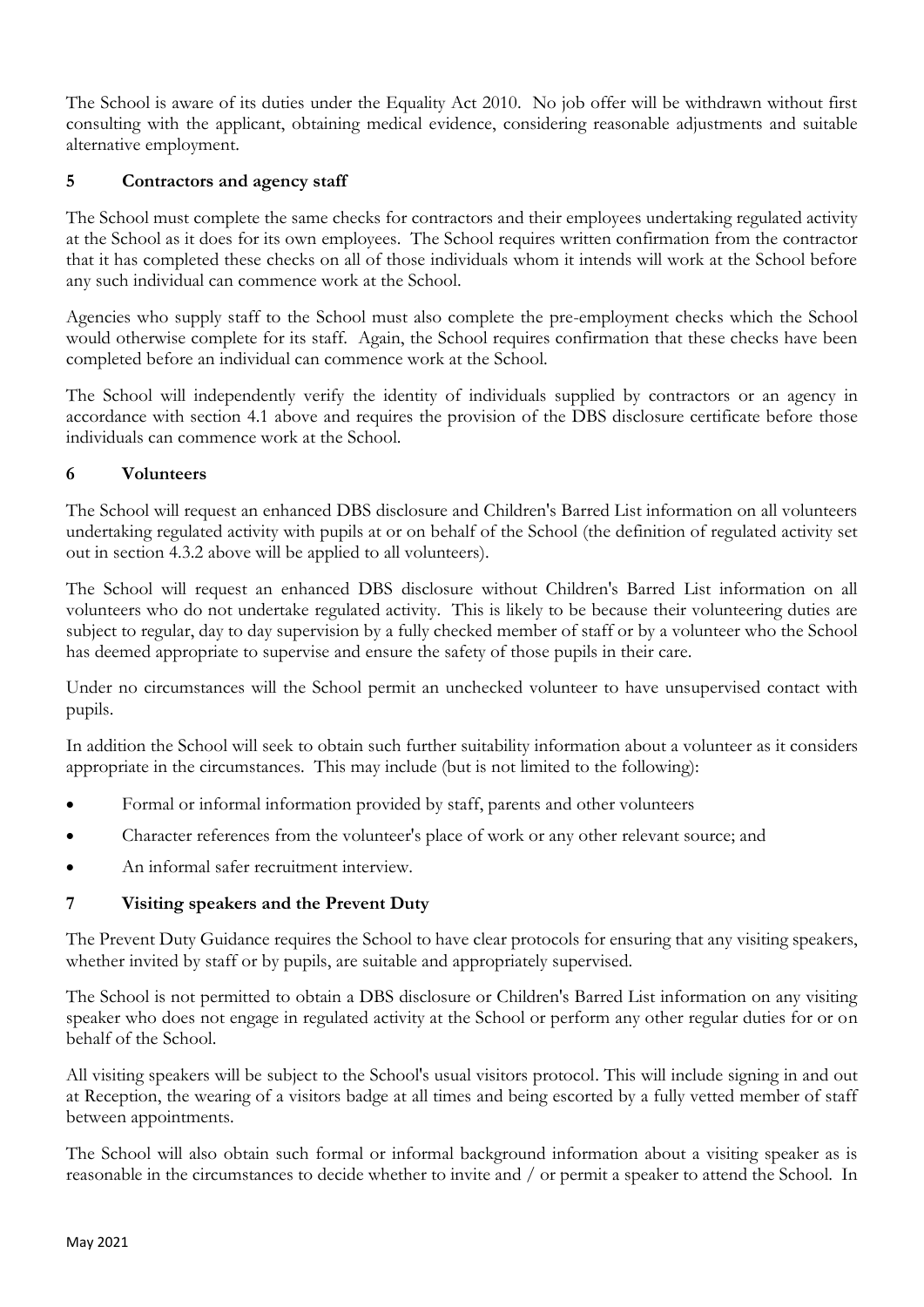doing so the School will always have regard to the Site Security and Visitor Access Policy, the Prevent Duty Guidance and the definition of "extremism" set out in KCSIE which states:

"*"Extremism" is vocal or active opposition to fundamental British values, including democracy, the rule of law, individual liberty and mutual respect and tolerance of different faiths and beliefs. We also include in our definition of extremism calls for the death of members of our armed forces, whether in this country or overseas. Terrorist groups very often draw on extremist ideas developed by extremist organisations.*"

In fulfilling its Prevent Duty obligations the School does not discriminate on the grounds of race, colour, nationality, ethnic or national origin, religion or religious belief, sex or sexual orientation, marital or civil partner status, disability or age.

# **8 Policy on recruitment of ex-offenders**

#### **8.1 Background**

The School will not unfairly discriminate against any applicant for employment on the basis of conviction or other details disclosed. The School makes appointment decisions on the basis of merit and ability. If an applicant has a criminal record this will not automatically bar them from employment with the School. Each case will be decided on its merits in accordance with the objective assessment criteria set out in paragraph 8.2 below.

All positions within the School are exempt from the provisions of the Rehabilitation of Offenders Act 1974. All applicants must therefore declare all previous convictions and cautions, including those which would normally be considered "spent" except those received for an offence committed in the United Kingdom if it has been filtered in accordance with the DBS filtering rules (see section 4.3.1 above).

A failure to disclose a previous conviction (which should be declared) may lead to an application being rejected or, if the failure to disclose is discovered after employment has started, may lead to summary dismissal on the grounds of gross misconduct. A failure to disclose a previous conviction may also amount to a criminal offence.

It is unlawful for the School to employ anyone who is barred from working with children. It is a criminal offence for any person who is barred from working with children to apply for a position at the School. The School will make a report to the police and / or the DBS if:

- It receives an application from a barred person
- It is provided with false information in, or in support of an applicant's application; or
- It has serious concerns about an applicant's suitability to work with children.

#### **8.2 Assessment criteria**

In the event that relevant information (whether in relation to previous convictions or otherwise) is volunteered by an applicant during the recruitment process or obtained through a disclosure check, the School will consider the following factors before reaching a recruitment decision:

- whether the conviction or other matter revealed is relevant to the position in question
- the seriousness of any offence or other matter revealed
- the length of time since the offence or other matter occurred
- whether the applicant has a pattern of offending behaviour or other relevant matters
- whether the applicant's circumstances have changed since the offending behaviour or other relevant matters; and
- the circumstances surrounding the offence and the explanation(s) offered by the applicant.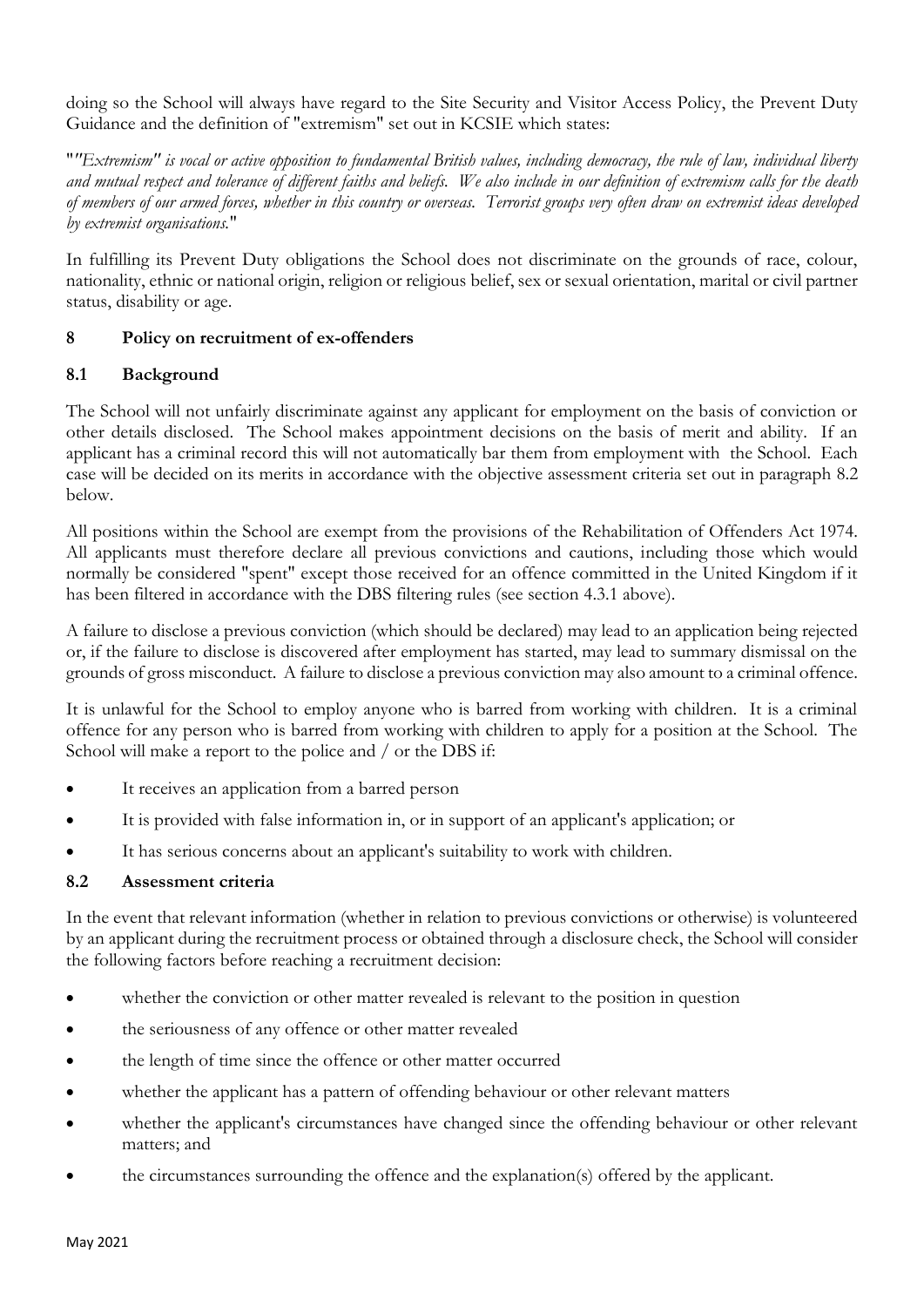If the post involves regular contact with children, it is the School's normal policy to consider it a high risk to employ anyone who has been convicted at any time of any the following offences:

- murder, manslaughter, rape, other serious sexual offences, grievous bodily harm or other serious acts of violence; or
- serious class A drug related offences, robbery, burglary, theft, deception or fraud.

If the post involves access to money or budget responsibility, it is the School's normal policy to consider it a high risk to employ anyone who has been convicted at any time of robbery, burglary, theft, deception or fraud.

If the post involves some driving responsibilities, it is the School's normal policy to consider it a high risk to employ anyone who has been convicted of drink driving within the last ten years.

# **8.3 Assessment procedure**

In the event that relevant information (whether in relation to previous convictions or otherwise) is volunteered by an applicant during the recruitment process or obtained through a disclosure check, the School will carry out a risk assessment by reference to the criteria set out above. The assessment form must be signed by the Head Master (for academic staff) and the Bursar (for non-academic staff) before a position is offered or confirmed.

If an applicant wishes to dispute any information contained in a disclosure, they may do so by contacting the DBS. In cases where the applicant would otherwise be offered a position were it not for the disputed information, the School may, where practicable and at its discretion, defer a final decision about the appointment until the applicant has had a reasonable opportunity to challenge the disclosure information.

# **8.4 Retention and security of disclosure information**

The School's policy is to observe the guidance issued or supported by the DBS on the use of disclosure information.

# **9 Whistleblowing**

All staff are trained so that they understand they are expected and encouraged to raise concerns they have, whether related to the safeguarding and welfare of pupils, the conduct of staff or other matters, during the course of their employment in accordance with the School's polices (including the whistleblowing policy, the safeguarding policy and the Staff code of conduct).

# **10 Referrals to the DBS and Teaching Regulation Agency**

This policy is primarily concerned with the promotion of safer recruitment and details the pre-employment checks that will be undertaken prior to employment being confirmed. Whilst these are pre-employment checks the School also has a legal duty to make a referral to the DBS in circumstances where an individual:

- has applied for a position at the School despite being barred from working with children; or
- has been removed by the School from working in regulated activity (whether paid or unpaid), or has resigned prior to being removed, because they have harmed, or pose a risk of harm to, a child.

If the individual referred to the DBS is a teacher, the School may also decide to make a referral to the Teaching Regulation Agency.

#### **11 Queries**

If an applicant has any queries on how to complete the application form or any other matter he / she should contact the HR team on [recruitment@dauntseys.org](mailto:recruitment@dauntseys.org)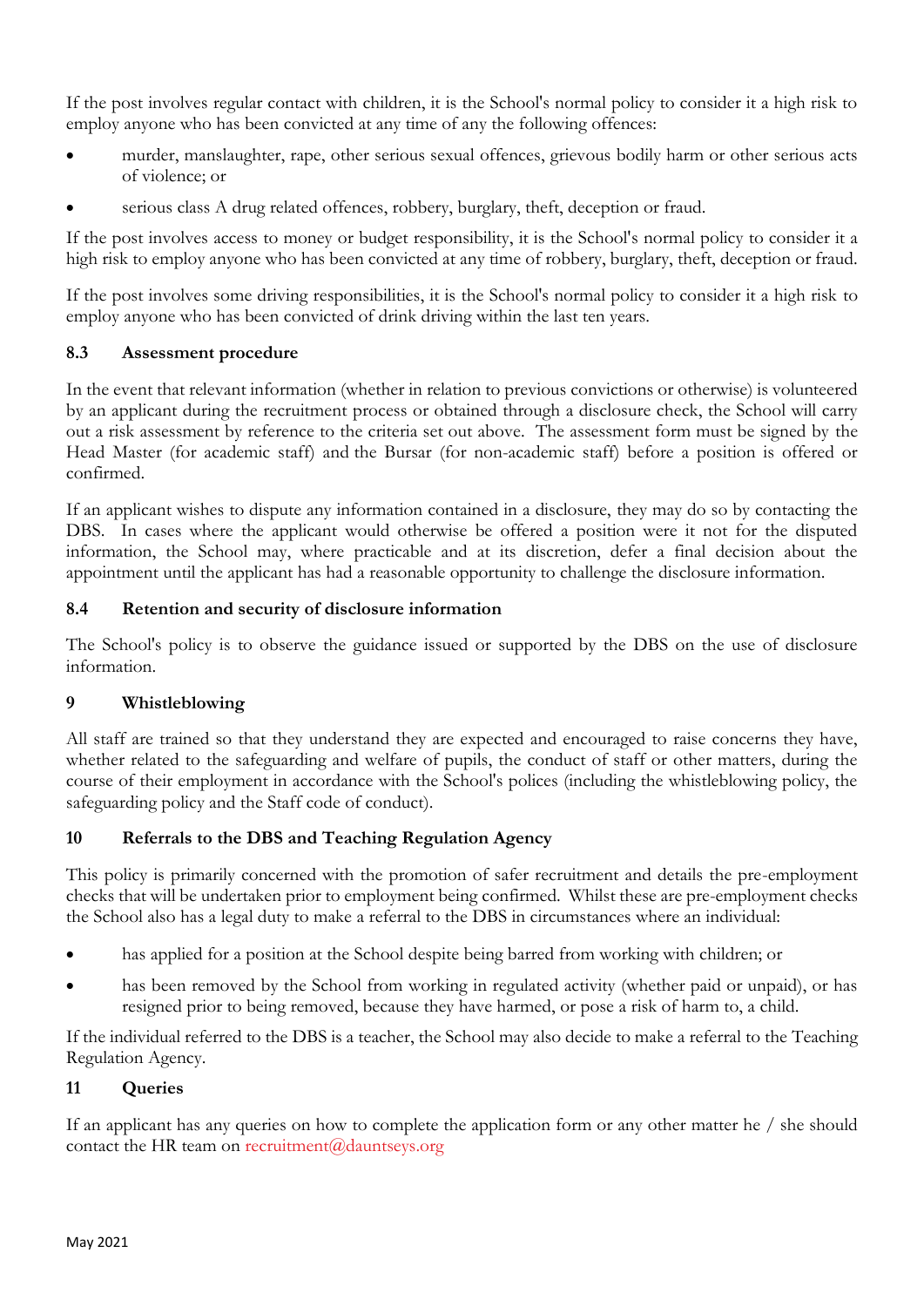# **Bursar**

Reviewed: May 2021 Next review: May 2022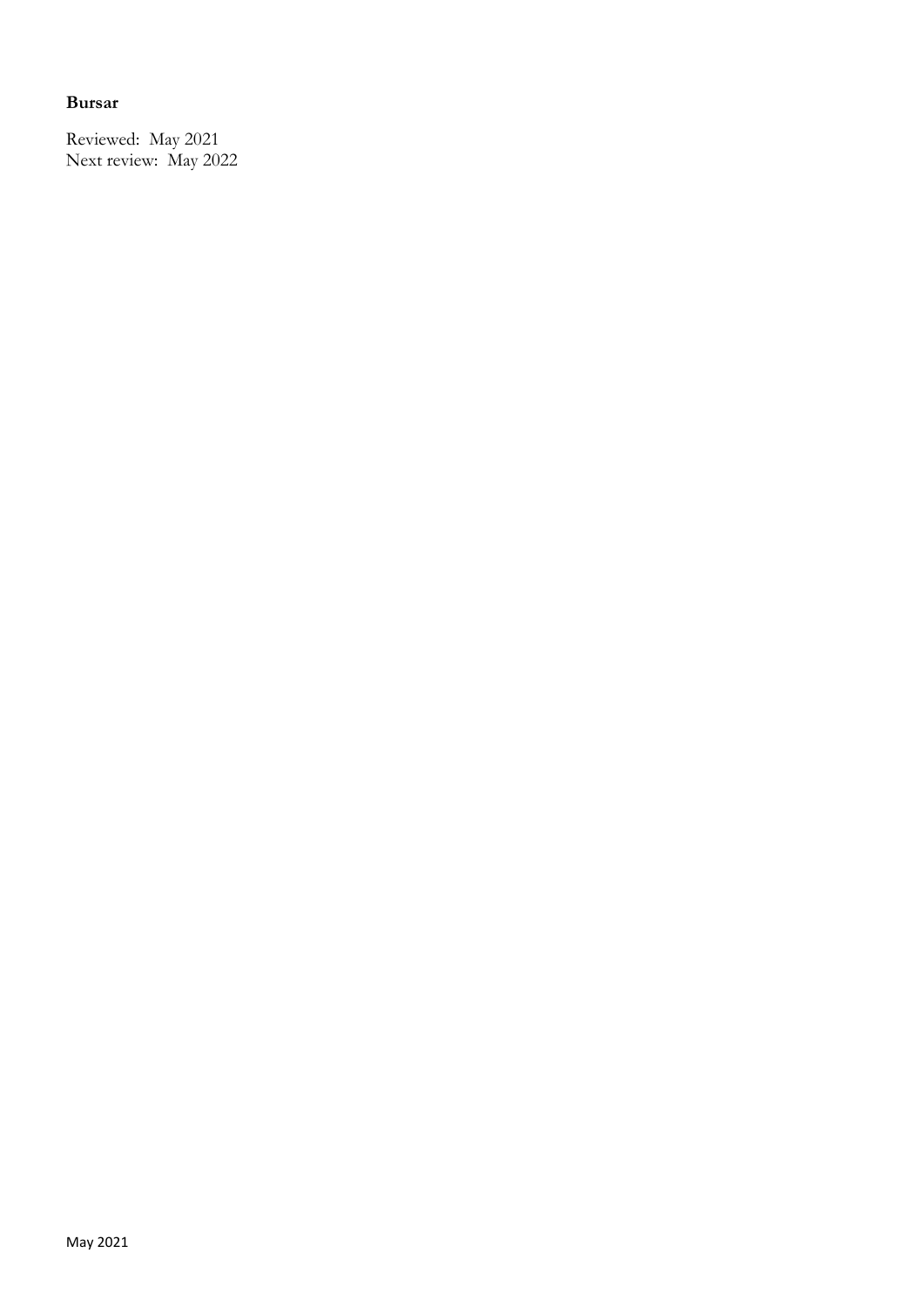# **Appendix 1 List of valid identity documents**

#### **Group 1: Primary identity documents**

- Current valid passport
- Biometric residence permit (UK)
- Current driving licence photocard full or provisional (UK / Isle of Man / Channel Islands and EEA)
- Birth certificate issued within 12 months of birth (UK, Isle of Man and Channel Islands including those issued by UK authorities overseas, such as Embassies, High Commissions and HM Forces)
- Adoption certificate (UK and Channel Islands)

#### **Group 2a: Trusted Government documents**

- Current driving licence photocard full or provisional (all countries outside the EEA excluding Isle of Man and Channel Islands)
- Current driving licence paper version (UK / Isle of Man / Channel Islands and EEA; full or provisional)
- Birth certificate issued after time of birth (UK, Isle of Man and Channel Islands)
- Marriage / civil partnership certificate (UK and Channel Islands)
- Immigration document, visa or work permit (issued by a country outside the EEA. Valid only for roles whereby the applicant is living and working outside of the UK. Visa / permit must relate to the non EEA country in which the role is based)
- HM Forces ID card (UK)
- Fire arms licence (UK, Channel Islands and Isle of Man)

All driving licences must be valid.